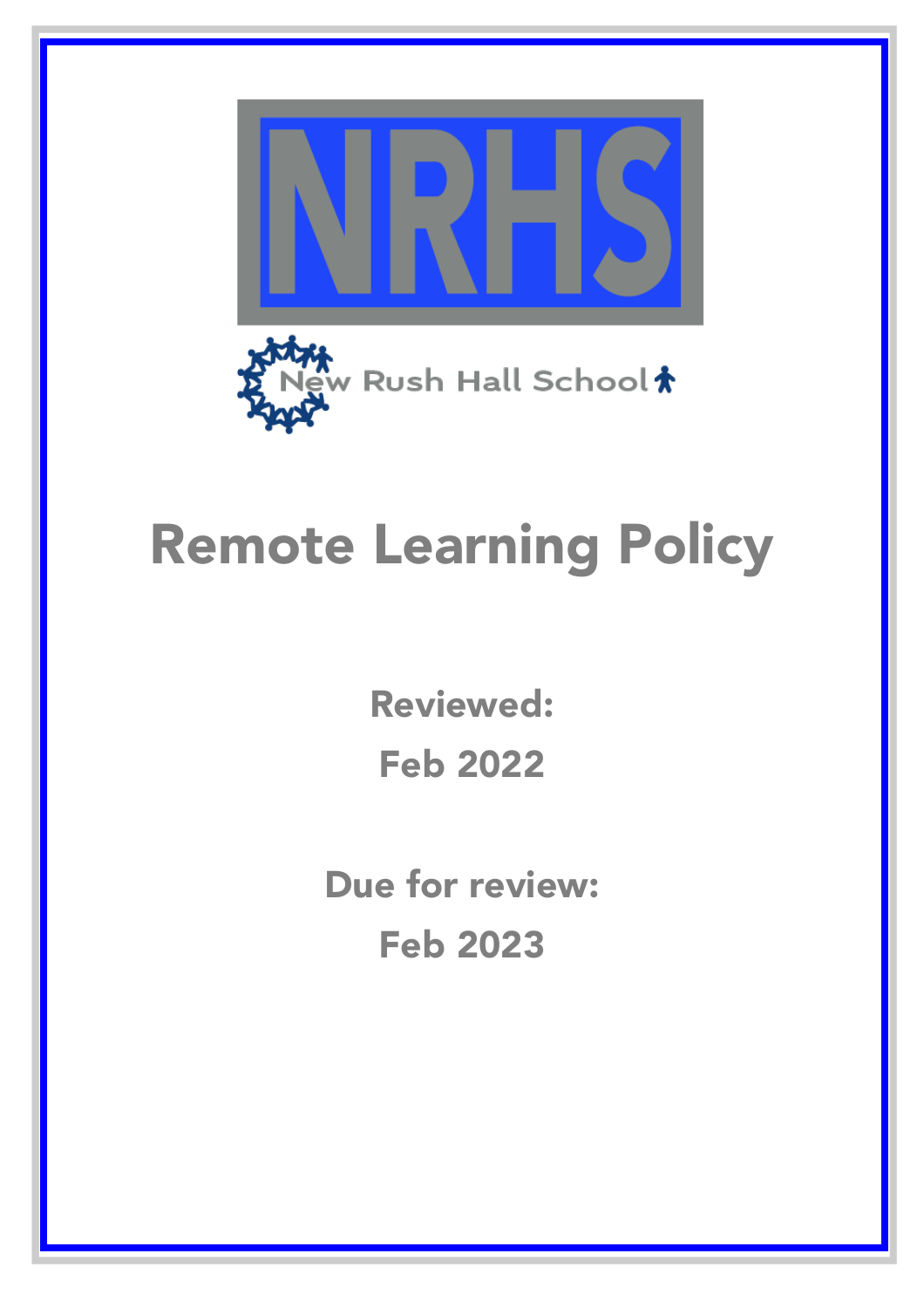# **Contents**

#### 1. Aims

This Remote Learning Policy for staff aims to:

- ▶ Ensure consistency in the approach to remote learning for pupils who aren't in school.
- $\blacktriangleright$ Set out expectations for all members of the school community with regards to remote learning.
- Provide appropriate guidelines for data protection and safeguarding.

#### 2. Roles and responsibilities

#### 2.1 Teachers

When providing remote learning, teachers must be available between 08:30 – 15:00.

If they're unable to work for any reason during this time, for example due to sickness or caring for a dependent, they should report this using the normal absence procedure as stated in the Staff Code of Conduct.

When providing remote learning, teachers are responsible for:



Setting work – teachers are expected to:

- o Set appropriately differentiated work for each of the subject areas that they teach each pupil.
- o Set enough work each week to cover the teaching time period that they would have had allocated over the course of a week with each pupil.
- o Ensure that by the Thursday of each week, the following weeks work is prepared.
- o Ensure work is prepared in such a way that it will be accessible by each pupil. This may involve physically preparing work that is delivered to pupils, preparing work that can be posted or preparing work that can be emailed/shared on the school website.
- o Liaise with other teachers to ensure consistency across the year/subjects.
- o Considering whether any aspects of the subject curriculum need to change to accommodate remote learning.

Providing feedback on work – teachers are expected to:

- o Mark work that pupils have completed.
- o Share feedback with pupils via telephone, email or other means as agreed by Senior Leadership Team (SLT).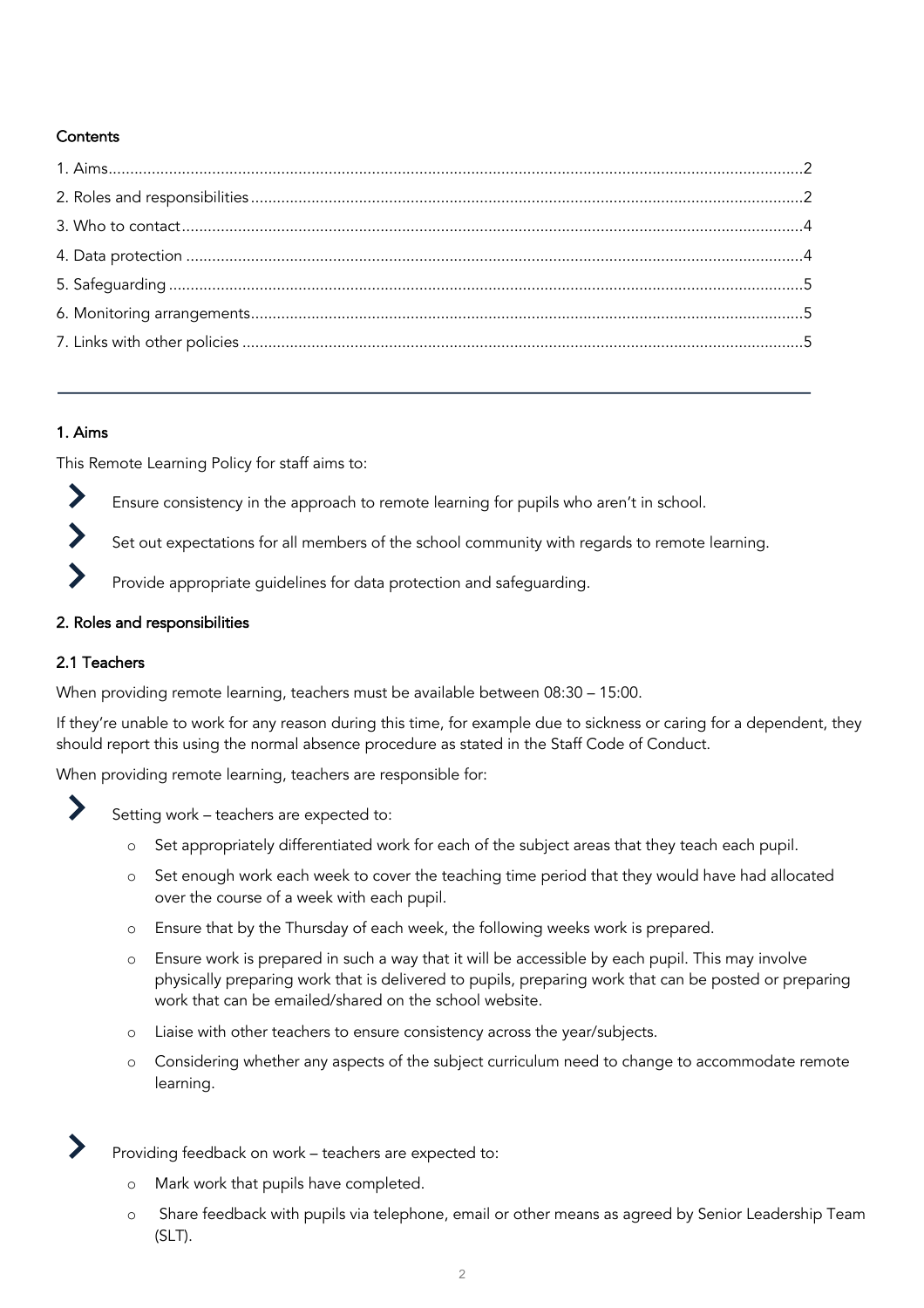Keeping in touch with pupils who aren't in school and their Parents/Carers – teachers are expected to:

- o Make regular contact with pupils who are learning remotely via telephone, email or other means as agreed by SLT.
- o Respond to emails or messages from pupils and Parents/Carers within 24 hours.
- o Pass on any concerns or complaints shared by pupils and Parents/Carers to SLT.
- o Ensure Parents/Carers are made aware when pupils have not completed work that has been set from home.

Attending virtual meetings with staff, Parents/Carers and pupils – teachers are expected to:

- o Follow the staff dress code as set out in the Staff Code of Conduct.
- o Avoid areas with background noise and inappropriate background activity etc.

It is likely that teachers could be working in school, delivering normal timetabled lessons, whilst also having to provide remote education for pupils at home. If this is the case it may be that pupils at home are able to remotely access lessons through a streaming platform (however given the nature and needs of pupils this will be assessed on a case-by case-basis). If this is not the case, time will be allocated for teachers to prepare work that can be set for those pupils who require remote learning.

#### 2.2 Teaching assistants

When assisting with remote learning, teaching assistants must be available between 08:30 – 15:00.

If they're unable to work for any reason during this time, for example due to sickness or caring for a dependent, they should report this using the normal absence procedure as stated in the Staff Code of Conduct.

When assisting with remote learning, teaching assistants are responsible for:

Supporting pupils who aren't in school with learning remotely – teaching assistants are expected to:

- o Follow personalised timetables to speak to pupils to offer support with the work teachers have set.
- o Provide telephone support or virtual support as and when agreed by SLT.

Attending virtual meetings with teachers, Parents/Carers and pupils – teaching assistants are expected to:

- o Follow the staff dress code as set out in the Staff Code of Conduct.
- o Avoid areas with background noise and inappropriate background activity etc.

#### 2.3 Senior leaders

Alongside any teaching responsibilities, senior leaders are responsible for:



Co-ordinating the remote learning approach across the school.

Monitoring the effectiveness of remote learning, through regular meetings with teachers and teaching assistants, reviewing work set or reaching out for feedback from pupils and Parents/Carers.

Monitoring the security of remote learning systems, including data protection and safeguarding considerations.

#### 2.4 Designated safeguarding lead (DSL)

The DSL is responsible for: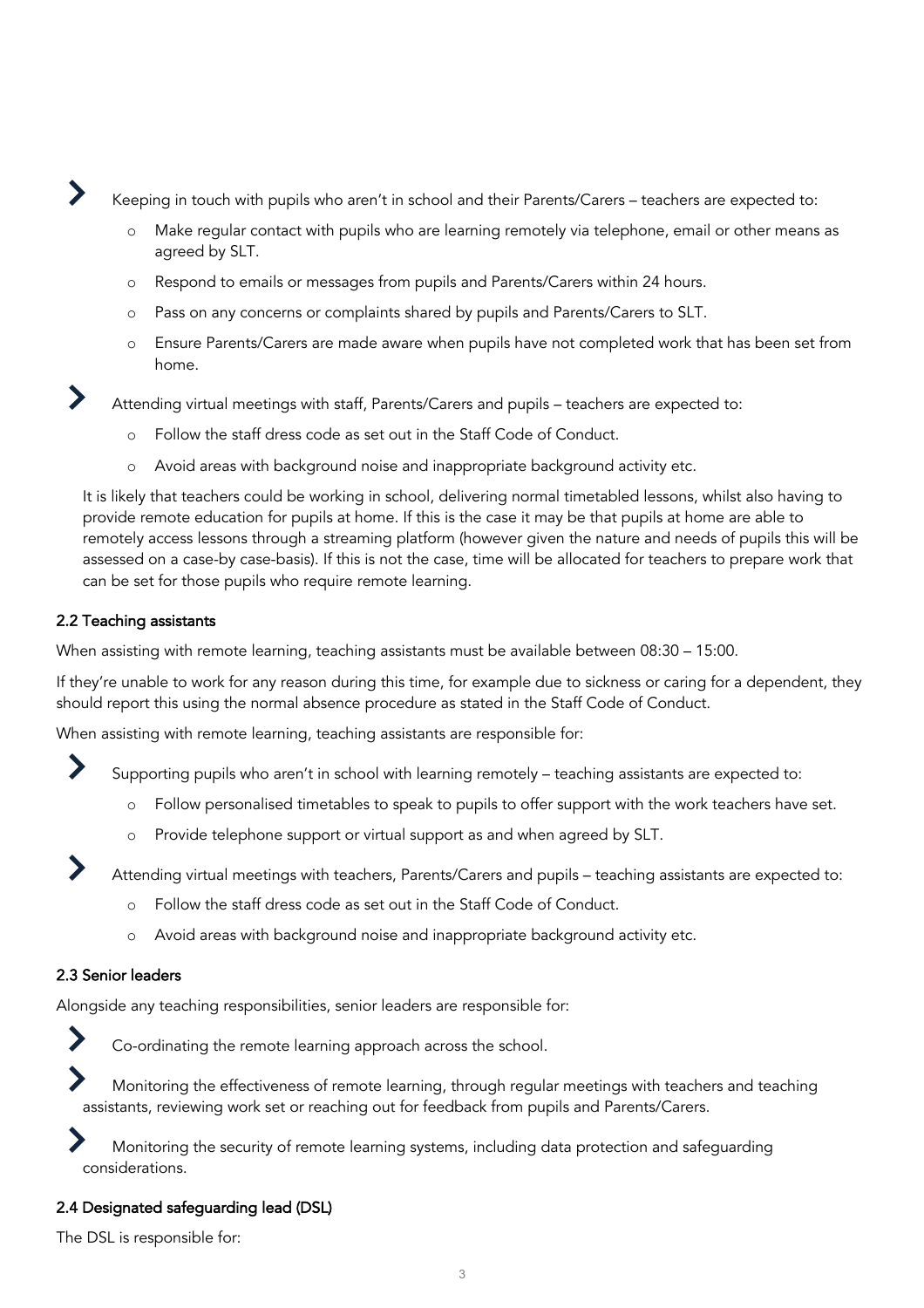Fulfilling all of the duties as stated in the school's Safeguarding and Child Protection Policy.

## 2.5 IT staff

IT staff are responsible for:



Fixing issues with systems used to set and collect work.

Helping staff and Parents/Carers with any technical issues they're experiencing.

Reviewing the security of remote learning systems and flagging any data protection breaches to the Data Protection Officer.



## 2.6 Pupils and parents

Staff can expect pupils learning remotely to:

Be contactable during the school day – although consider they may not always be in front of a device the entire time.



Seek help if they need it, from teachers or teaching assistants.



Staff can expect Parents/Carers with children learning remotely to:



 $\blacktriangleright$ 

Make the school aware if their child is sick or otherwise can't complete work.

Seek help from the school if they need it – if you know of any resources staff should point Parents/Carers towards if they're struggling.

Be respectful when making any complaints or concerns known to staff.

## 2.7 Governing Board

The Governing Board is responsible for:

Monitoring the school's approach to providing remote learning to ensure education remains as high quality as possible.

Ensuring that staff are certain that remote learning systems are appropriately secure, for both data protection and safeguarding reasons.

## 3. Who to contact

If staff have any questions or concerns about remote learning, they should contact the following individuals:



Issues with behaviour – talk to a member of the SLT.

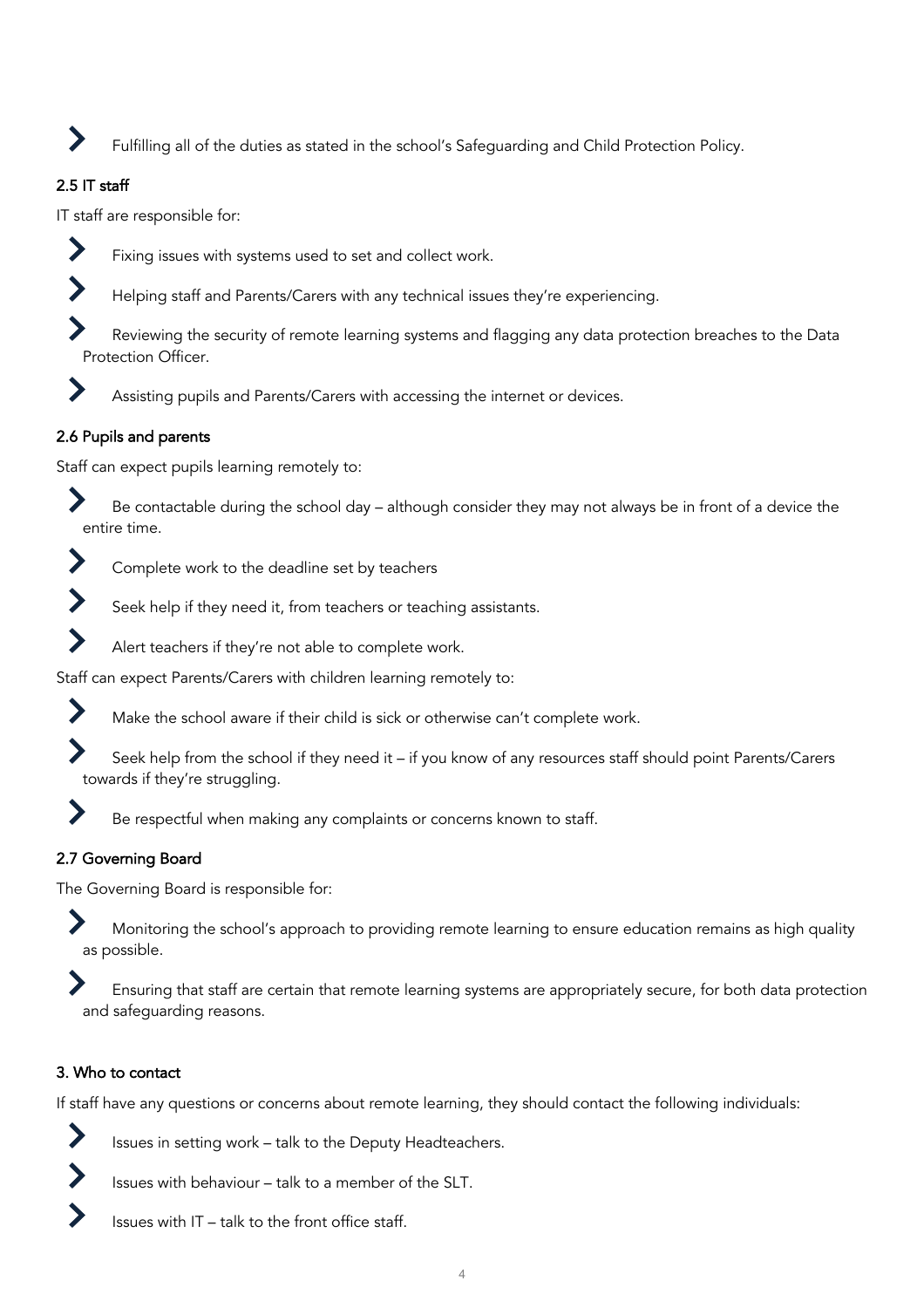- $\blacktriangleright$ Issues with their own workload or wellbeing – talk to their line manager.
- $\blacktriangleright$ Concerns about data protection – talk to the Data Protection Officer.

Concerns about safeguarding – talk to the DSL.

#### 4. Data protection

#### 4.1 Accessing personal data

When accessing personal data for remote learning purposes, all staff members will:

- Only access data on a secure cloud service or a server in the school's IT network.
- Only use school devices, such as staff laptops, to access data.

#### 4.2 Processing personal data

Staff members may need to collect and/or share personal data such as email addresses as part of the remote learning system. As long as this processing is necessary for the school's official functions, individuals won't need to give permission for this to happen.

However, staff are reminded to collect and/or share as little personal data as possible online.

## 4.3 Keeping devices secure

All staff members will take appropriate steps to ensure their devices remain secure. This includes, but is not limited to:

- $\blacktriangleright$ Keeping the device password-protected – strong passwords are at least 8 characters, with a combination of upper and lowercase letters, numbers and special characters (e.g. asterisk or currency symbol).
- Ensuring the hard drive is encrypted this means if the device is lost or stolen, no one can access the files stored on the hard drive by attaching it to a new device.
- $\sum_{i=1}^{n}$ Making sure the device locks if left inactive for a period of time.
- $\blacktriangleright$ Not sharing the device among family or friends.
- $\blacktriangleright$ Installing anti-virus and anti-spyware software.
- Keeping operating systems up to date always install the latest updates.

## 5. Safeguarding

The Safeguarding and Child Protection Policy can be found on the school website or in the staff file in the shared drive.

#### 6. Monitoring arrangements

Given the changing climate and uncertainty around the current pandemic, this policy will be reviewed every term by Sam Walters, Headteacher.